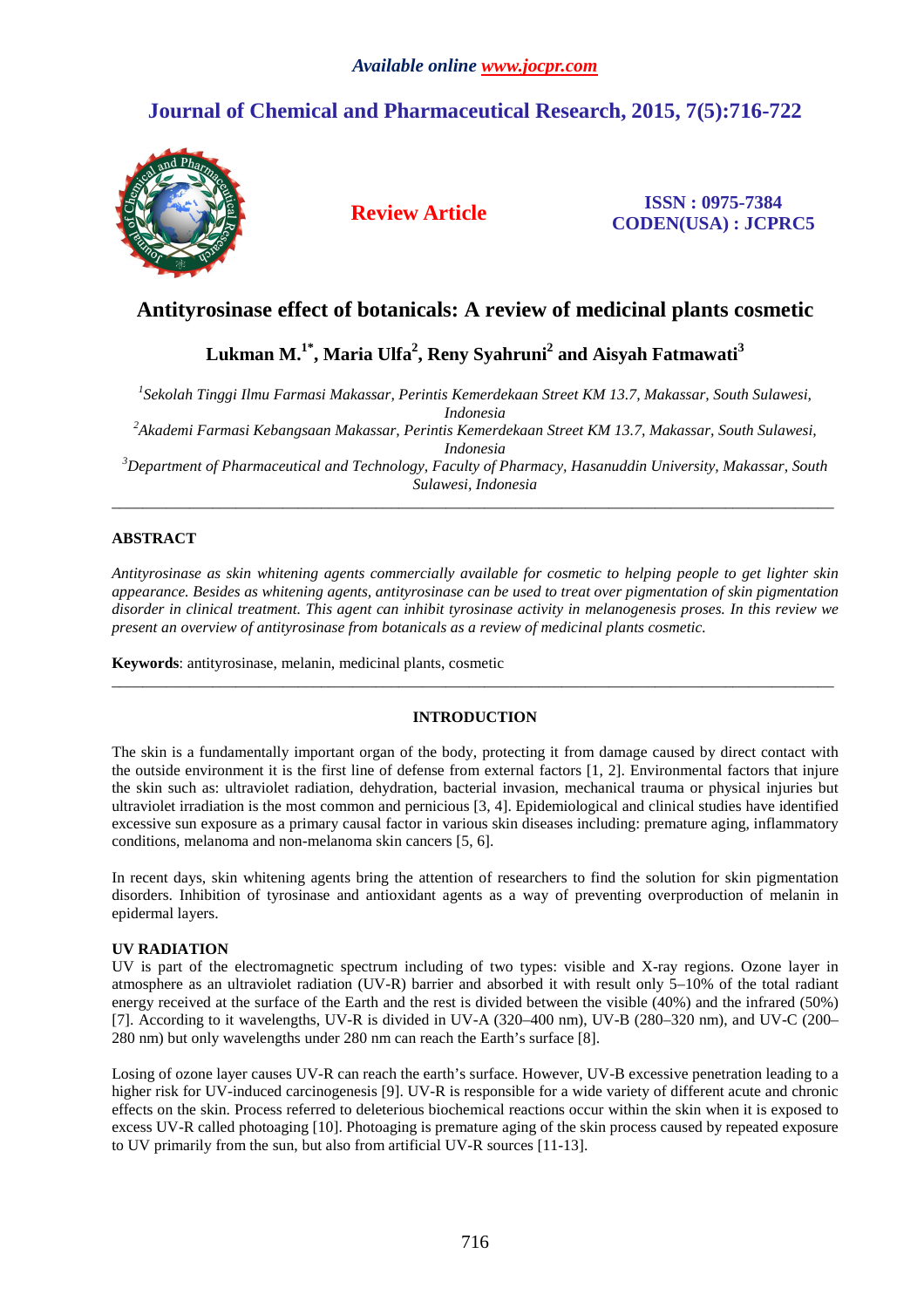The adverse role of UV-A in this regard is less well studied, and currently there is a great deal of controversy regarding the relationship between UV-A exposure and the development of melanoma. UV-A causes DNA damage via photosensitized reactions that result in the production of oxygen radical species. UV-A can induce mutations in various cultured cell lines [14]. UV-B causes sunburn reaction within the skin and is absorbed mainly by the epidermis and upper dermis; stimulates the production of melanin and induce erythema [15]. Our bodies manufacture vitamin D when the sun's UV-B rays interact with 7-dehydrocholesterol (7-DHC) present in the skin. However, we can produce only a limited amount of vitamin D from UV-B [16].

*\_\_\_\_\_\_\_\_\_\_\_\_\_\_\_\_\_\_\_\_\_\_\_\_\_\_\_\_\_\_\_\_\_\_\_\_\_\_\_\_\_\_\_\_\_\_\_\_\_\_\_\_\_\_\_\_\_\_\_\_\_\_\_\_\_\_\_\_\_\_\_\_\_\_\_\_\_\_*

Two defensive barriers as a skin responds to UV-R exposure: thickening of the stratum corneum and increasing melanin production in epidermis cells. Acute responses of human skin to UV-R include photodamage, erythema, mutation, immunosuppression, synthesis of vitamin D and tanning. Chronic UV-R effects include photoaging and photocarcinogenesis, which is considered to be induced by mutation and immunosuppression [17].

UV-R leads to alterations in the composition of the skin, including the accumulation of elastic fibres [18, 19]; collagen reduction and degeneration; [20] and glycosaminoglycans (GAGs) deposition [21]. UV-R modulates secondary metabolism in the skin for the formation and delivery of melanin [22]. Melanin can filters out UV-R, but the melanin in hair follicles, particularly in light hair, actually increases the sun damaging effects of UV-R and causes cell death in the hair follicle [23].



**Figure 1.Schematic of a melanocyte: the engine for melanin production. Melanin synthesis begins in the liver where phenylalanine is converted to tyrosine by the action of phenylalanine hydroxylase. The oxidation of L-Tyrosine to L-DOPA is then catalysed by the action of tyrosinase enzymes within the melanocyte's melanosome. In the next step L-DOPA is oxidized to DOPA-quinone and become pheomelanins by cysteine. Than L-DOPA is oxidized to DHICA and DHI. DHI is a precursor of DHI-melanins. DHI, 5,6 dihydroxyindole; DHICA, 5,6-dihydroxyindole-2-carboxylic acid (Adopted from** *J of Invest Dermatology, 2010:130 pp 645–647* **and** *The FASEB J, 2007:21;4 pp 976-994***) [22, 27]**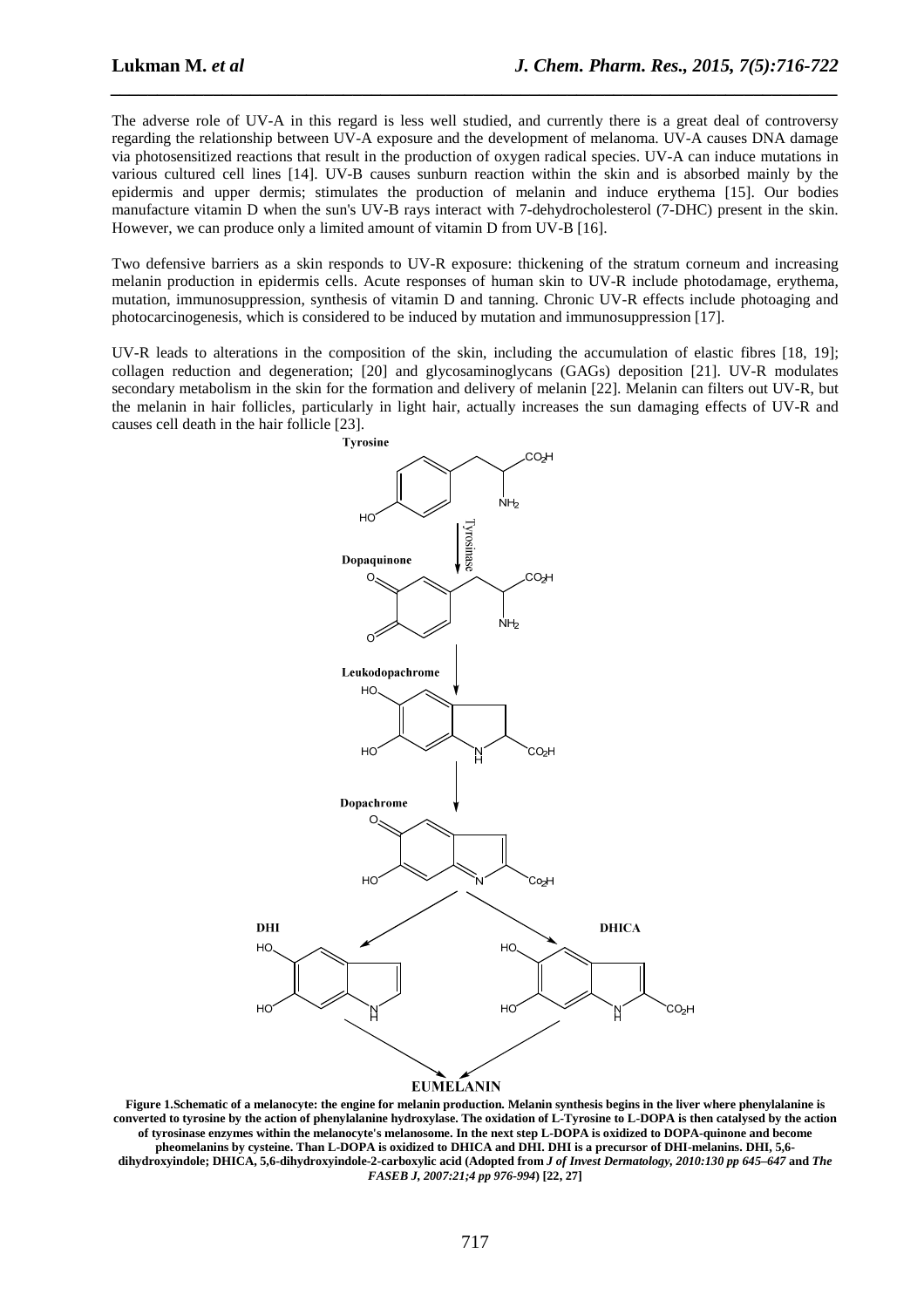### **SKIN PIGMENTATION DISORDERS**

Melanosome is an enzyme which located in dendritic melanocytes of epidermal cells responsibility to product melanin. Melanin gives coloring in the skin and it effective absorb the UV-R (able to dissipate over 99.9% of absorbed UV-R). Melanin also is thought to protect skin cells from UV-B radiation damage, reducing the risk of cancer [24].

*\_\_\_\_\_\_\_\_\_\_\_\_\_\_\_\_\_\_\_\_\_\_\_\_\_\_\_\_\_\_\_\_\_\_\_\_\_\_\_\_\_\_\_\_\_\_\_\_\_\_\_\_\_\_\_\_\_\_\_\_\_\_\_\_\_\_\_\_\_\_\_\_\_\_\_\_\_\_*

Melanin synthetize begins with DOPA-quinone is converted to leuco-DOPA-chrome and then DOPA-chrome through auto-oxidation, and subsequently in the presence of DOPA-chrome tautomerase and dihydroxyindole-2 carboxylic acid oxidase, DOPA-chrome is converted to 5,6-dihydroxyindole. Finally, the oxidation of 5,6 dihydroxyindole (DHI) to indole-5,6-quinone by tyrosinase leads to the formation of eumelanin (brown-black pigment. In the presence of cysteine or glutathione, DOPA-quinone is converted to cysteinyl-DOPA Subsequently, pheomelanin, a yellow-red pigment, is formed through the oxidative polymerization of cysteinyl-DOPA via 1,4 benzothiazinylalanine intermediates [25, 26].

#### **ANTITYROSINASE**

The most target for skin whitening is direct inhibition of tyrosinase (antityrosinase) activity. Antityrosinase can find in clinical application in cosmetics and pharmaceutical formula [28]. Antityrosinase has a few side effects because only targeting to melanogenesis in the cell but there are some inhibitor can inhibit tyrosinase gene expressions that cause hypopigmentation. So, searching for new melanogenesis inhibitors based on direct inhibition of tyrosinase catalytic activity seems to still be the major field of interest for further study [29].

Tyrosinase (phenol-oxidase activity) which catalyzes the transformation of L-tyrosine into L-DOPA by hydroxylation and further into DOPA-quinone by oxidation. Then, through a series of non-enzymatic reactions, DOPA-quinone is rapidly transformed into melanins, which is measured at 492 nm in a spectrophotometer.



**Figure 1.Diagrammatic outline when 3,4-dihydroxybenzylcyanide (DBC) is oxidized by mushroom tyrosinase become quinomethane, exhibits an absorption maximum at 480 nm. The monohydric phenol, 4-hydroxybenzylcyanide (HBC), was not oxidized by tyrosinase unless the enzyme was pre-exposed to DBC, the maximum acceleration of HBC oxidation being obtained by approximately equimolar addition of DBC. This reaction with subsequent decay, possibly to a dimer, which is oxidized by tyrosinase to a melanoid product absorbing at 650 nm [30]** 

#### **HERBAL IN ANTITYROSINASE**

Many plants in traditional Ayurvedic knowledge have been described to be useful in skin pigmentation disorders including antityrosinase [31]. The use of medicinal plants and natural products increased dramatically in the last two decades in all over the world. More than hundred medicinal plant species have been used ethnopharmacologically and traditionally to treat skin pigmentation disorder [32].

This review was undertaken to discuss medicinal plants cosmetic with antityrosinase activities, to serve as a guide for further research and also to persuade the conservation of such plants with due consideration and proper planning.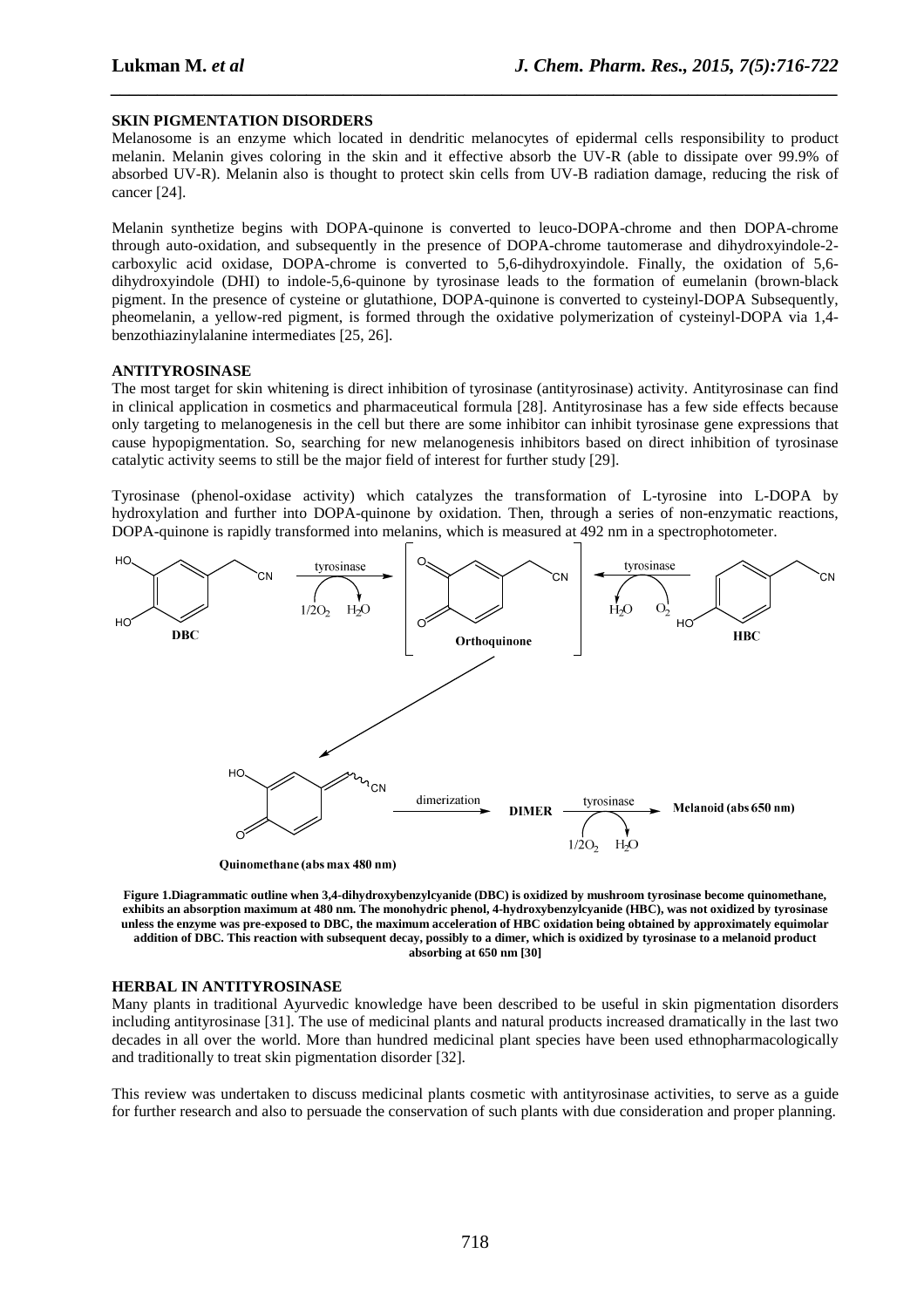#### **Tabel 1.Plant extracts and compounds selected as tyrosinase inhibitors by extraction from natural sources and the (possible) isolation and characterization of the active ingredients. Using plant as antityrosinase have been used ethnopharmacologically and traditionally to treat skin pigmentation disorder**

*\_\_\_\_\_\_\_\_\_\_\_\_\_\_\_\_\_\_\_\_\_\_\_\_\_\_\_\_\_\_\_\_\_\_\_\_\_\_\_\_\_\_\_\_\_\_\_\_\_\_\_\_\_\_\_\_\_\_\_\_\_\_\_\_\_\_\_\_\_\_\_\_\_\_\_\_\_\_*

| <b>Plant Name</b>                          | Family                     | Plant part or compounds                                                                                      | Reference    |
|--------------------------------------------|----------------------------|--------------------------------------------------------------------------------------------------------------|--------------|
| Amberboa ramosa                            | Compositeae                | 3beta, 21, 22, 23-tetrahydroxy-cycloart-24 (31), 25 (26)-diene                                               | [33]         |
| Anacardium occidentale                     | Anacardiaceae              | Anacardic acids, 2-methylcardols, and cardols                                                                | [34]         |
| Arbutus andrachne                          | Ericaceae                  | Arbutin, hydroquinone, β-sitosterol and ursolic acid                                                         | [35]         |
| Artocarpus gomezianus                      | Moraceae                   | Norartocarpetin and resveratrol                                                                              | [36]         |
| Artocarpus heterophyllus                   | Moraceae                   | Dihydromorin, steppogenin, norartocarpetin, artocarpanone, artocarpesin<br>and isoartocarpesin               | [37, 38]     |
| Artocarpus incisus                         | Moraceae                   | Flavonoids, stilbenes and related 4-substituted resorcinols                                                  | [39]         |
| Broussonetia kazinoki                      | Moraceae                   | Kazinol C, kazinol F, broussonin C and kazinol S                                                             | $[40]$       |
| Buddleja coriacea                          | Scrophulariaceae           | Phenolic compounds                                                                                           | [41]         |
| Cassia fistula                             | Fabaceae                   | Pods (methanol 70%)                                                                                          | [42]         |
| Castanea sativa Mill.                      | Fagaceae                   | Stem bark (methanol 80%)                                                                                     | [43]         |
| Cariniana brasiliensis                     | Lecythidaceae              | Bark [(Propylene glycol: deionized water (50/50, %)]                                                         | $[44]$       |
| Ecklonia stolonifera, an edible            | Laminariaceae              | Phloroglucinol, eckstolonol, eckol, phlorofucofuroeckol A and dieckol                                        | [45]         |
| brown alga                                 |                            |                                                                                                              |              |
| Entada Africana                            | Mimosaceae                 | Bark [(propylene glycol: deionized water (50/50, %)]                                                         | [44]         |
| Eucalyptus camaldulensis                   | Myrtaceae                  | Leaves (methanol 80%)                                                                                        | [43]         |
| Flemingia macrophylla                      | Fabaceae                   | Roots (water)                                                                                                | [46]         |
| Garcinia kola                              | Guttiferae                 | Biflavanones (BG-2)                                                                                          | [47]         |
| Gnaphalium cheiranthifolia                 | Asteraceae                 | Phenolic compounds                                                                                           | [41]         |
| Glycine tomentella                         | Fabaceae                   | Roots (water)                                                                                                | [46]         |
| Glycyrrhiza inflata B.                     | Fabaceae                   | Licochalcone A                                                                                               | [48]         |
| Glycyrrhiza uralensis F.                   | Fabaceae                   | Liquiritin, licuraside, isoliquiritin and liquiritigenin                                                     | [48]         |
| Graphina glaucorufa                        | Graphidaceae               | Methanol                                                                                                     | [49]         |
| Graphina multistriata                      | Graphidaceae               | Methanol                                                                                                     | [49]         |
| Graphina salacinilabiata                   | Graphidaceae               | Methanol                                                                                                     | [49]         |
| Graphis assamensis                         | Graphidaceae               | Methanol                                                                                                     | [49]         |
| Graphis nakanishiana                       | Graphidaceae               | Methanol                                                                                                     | [49]         |
| Guioa villosa                              | Sapindaceae                | Betulin, lupeol and soyacerebroside I                                                                        | [50]         |
| Hippophae rhamnoide                        | Elaeagnaceae               | Berries (methanol 70%)                                                                                       | [42]         |
| Juglans regia L.                           | Juglandaceae               | Leaves (methanol 80%)                                                                                        | [43]         |
| Lonicera japonica T.                       | Caprifoliaceae             | Herb (ethanol)                                                                                               | [51]         |
| Marrubium cylleneum<br>Marrubium velutinum | Lamiaceae                  | Flavonoids and phenylethanoid glycosides<br>Flavonoids and phenylethanoid glycosides                         | [52]         |
| Momordica charantia                        | Lamiaceae<br>Cucurbitaceae | Whole plant (methanol)                                                                                       | [52]<br>[53] |
| Morus alba                                 | Moraceae                   | Root bark (ethanol)                                                                                          | [54, 55]     |
| Muntingia calbura L.                       | Elaeocarpaceae             | Leaves (hydro-ethanol)                                                                                       | [56]         |
|                                            |                            | mudanpioside<br>Kaempferol,<br>quercetin,<br><b>B</b> ,<br>benzoyloxypaeoniflorin,                           |              |
| Paeonia suffruticosa                       | Paeoniaceae                | mudanpioside H and pentagalloyl-beta-(D)-glucose                                                             | $[57]$       |
| Phaeographopsis indica                     | Graphidaceae               | Methanol                                                                                                     | [49]         |
| Phaleria macrocarpa                        | Thymelaeaceae              | Fruits, leaves and stems (ethanol)                                                                           | [58]         |
| Phellinus linteus                          | Hymenochaetaceae           | Protocatechualdehyde and 5-hydroxymethyl-2-furaldehyde (HMF)                                                 | [59]         |
| Prosopis africana                          | Mimosaceae                 | Bark [(propylene glycol: deionized water (50/50, %)]                                                         | [44]         |
| Pulsatilla cernua                          | Ranunculaceae              | 3,4-dihydroxycinnamic acid and 4-hydroxy-3-methoxycinnamic acid                                              | [60]         |
| Portulaca pilosa                           | Portulaceae                | Leaves                                                                                                       | 44           |
| Rapanea parviflora                         | Asteraceae                 | Leaves and stem [(dichloromethane and<br>methanol $(1:1)$ ]                                                  | [61]         |
| Raphanus sativus                           | <b>Brassicaceae</b>        | Whole plant (50% propylene glycol)                                                                           | $[53]$       |
| Rhodiola rosea                             | Crassulaceae               | Herb (ethanol)                                                                                               | [51]         |
| Rhus javanica                              | Anacardiaceae              | Tannic acid                                                                                                  | [62]         |
| Ruprechtia sp.                             | Polygonaceae               | Aerial organs [dichloromethane and methanol (1:1)]                                                           | [61]         |
| Scheelea princeps                          | Arecaceae                  | Phenolic compounds                                                                                           | [41]         |
| Sesamum indicum L.                         | Pedaliacae                 | Sesamol                                                                                                      | [63]         |
| Sophora flavescens                         | Fabaceae                   | Kuraridin, kurarinone and norkurarinol, sophoraflavanone G, kuraridin<br>and kurarinone                      | [64, 65]     |
| Stryphnodendron barbatimao                 | Fabaceae                   | Bark [propylene glycol: deionized water (50/50, %)]                                                          | $[44]$       |
| Trifolium balansae                         | Leguminosae                | Phytyl-1-hexanoate, stigmast-5-ene-3 beta, 26-diol and stigmast-5-ene-3-<br>ol, campesterol and pentacosanol | [66]         |
| Veratrum patulum L.                        | Melanthiaceae              | Resveratrol, oxyresveratrol and their analogs                                                                | [67]         |
| Xanthoceras Sorbifolia                     | Sapindaceae                | Saponins isolate                                                                                             | $[68]$       |
|                                            |                            |                                                                                                              |              |

### **COSMETIC USE OF HERB FOR SKIN PIGMENTATION DISORDERS**

Hydroquinone contain in cosmetic formulation has been widely used as an effective whitening agent but it has serious safety concerns. Hydroquinone has been connected with mutagenicity and the increased incidence of ochronosis [69-71]. Other compounds often used likes kojic acid, arbutin and azelaic acid (Table 1).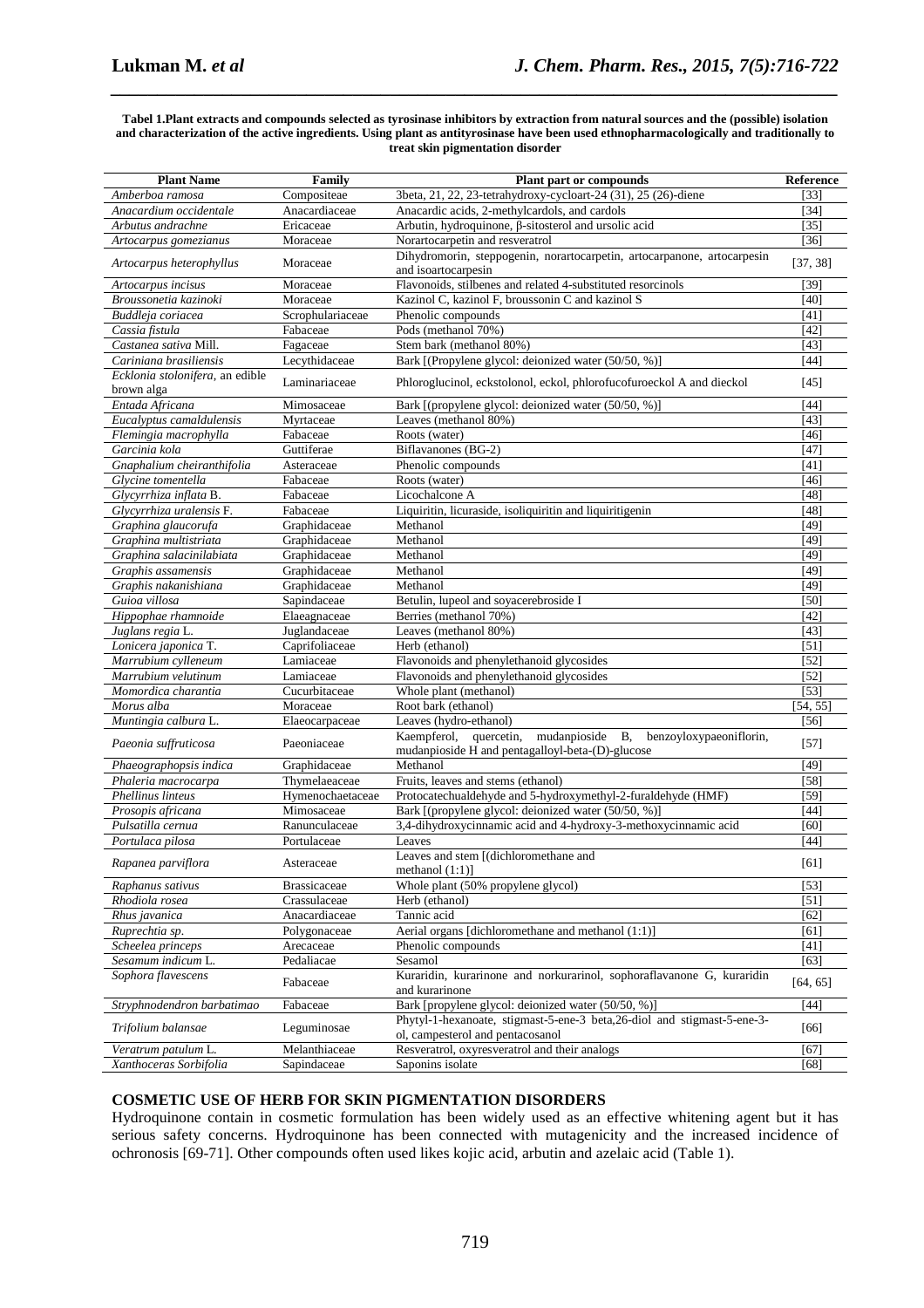Nowadays, large variety of whitening products commercially available in the market using herb extracts or isolated active compounds as raw materials [72]. Although the information on the exact formulations for all the whitening products is not easily accessible on the internet, we made an attempt to summarize the active whitening ingredients for some of them. Some companies still use single synthetic compounds Table 2).

*\_\_\_\_\_\_\_\_\_\_\_\_\_\_\_\_\_\_\_\_\_\_\_\_\_\_\_\_\_\_\_\_\_\_\_\_\_\_\_\_\_\_\_\_\_\_\_\_\_\_\_\_\_\_\_\_\_\_\_\_\_\_\_\_\_\_\_\_\_\_\_\_\_\_\_\_\_\_*

|  |  | Table 2. Limited selection of whitening products available on the market with some information on active ingredients |
|--|--|----------------------------------------------------------------------------------------------------------------------|
|  |  |                                                                                                                      |

| Company                                    | Product<br>Ingredients                                                                                                                                                                                                                     |                                                                                                                                      | Documentations                                                                                                                                                                       |  |  |
|--------------------------------------------|--------------------------------------------------------------------------------------------------------------------------------------------------------------------------------------------------------------------------------------------|--------------------------------------------------------------------------------------------------------------------------------------|--------------------------------------------------------------------------------------------------------------------------------------------------------------------------------------|--|--|
|                                            |                                                                                                                                                                                                                                            | Alpha arbutin, tego cosmo C,                                                                                                         |                                                                                                                                                                                      |  |  |
| Skin<br>Civant<br>Care                     | Meladerm                                                                                                                                                                                                                                   | gigawhite, kojic acid, licorice<br>mulberry<br>extract.<br>extract.<br>bearberry extract, lemon juice<br>extract and emblica extract | http://www.civantskincare.com/ingredients/                                                                                                                                           |  |  |
| $\mathcal{R}$<br>Holland<br><b>Barrett</b> | Organic<br>Dr.<br>Royal Jelly Light<br>& Bright Cream                                                                                                                                                                                      | Royal jelly, Aloe barbadensis leaf<br>extract, <i>Prunus amygdalus</i> Dulcis<br>(sweet almond) and Ascophyllum<br>nodosum extract   | http://www.hollandandbarrett.com/shop/product/dr-organic-royal-<br>jelly-body-skin-whitening-cream-60086386                                                                          |  |  |
| Paula's Choice                             | Resist<br>Pure<br>Radiance<br>Skin<br>Brightening<br>Treatment                                                                                                                                                                             | Mulberry extract, licorice extract<br>and Vitis vinifera                                                                             | Journal of the European Academy of Dermatology and Venereology,<br>October 2011, pages 1,140-1,405 [73]<br>American Journal of Clinical Dermatology, April 2011, pages 87–99<br>[74] |  |  |
| St. Dalfour                                | Dalfour<br>Beauty<br>Whitening<br>Creams                                                                                                                                                                                                   | Bearberry extract and seaweed<br>extract                                                                                             | http://www.flawlessbeautyandskinph.com/Authentic-Dalfour-<br>Beauty-Gold-Seal-Beauty-Whitening-Cream-Steamed-Cream--For-<br>Acne-Prone-or-Sensitive-Skin_p_145.html                  |  |  |
| <b>STIFA</b><br>Makassar                   | Nadivayesha                                                                                                                                                                                                                                | Curculigo orchioides extract                                                                                                         | http://stifamks.ac.id/                                                                                                                                                               |  |  |
| Swiss botany                               | <b>Swiss</b><br>botany<br>whitening mask                                                                                                                                                                                                   | Simmondsia chinensis<br>(jojoba)<br>seed oil, Morus alba root extract<br>and papaya Extract                                          | http://www.amazon.com/Whitening-Whiten-Removing-Blemishes-<br>Competitors/dp/B00H5BDX7Y                                                                                              |  |  |
| Whitenicious<br>by Dencia                  | Glycyrrhiza glabra (licorice) root<br>extract, arbutin, Morus alba root<br>radiance<br>Facial<br>Daucus carota sativa<br>extract,<br>extract, Lilium candidum flower<br>daytime cream<br>extract. Citrus aurantium dulcis<br>fruit extract |                                                                                                                                      | http://whitenicious.com/products/facial-radiance-daytime-cream                                                                                                                       |  |  |

#### **CONCLUSION**

Some herbal alternatives employed in these traditions are proven to protect skin pigmentation disorder and to develop polyherbal formulations which contain various herbs acting to supported the main effect. Efficacy and safety aspect have regained herbal popularity and supported by controlled clinical research. Ongoing research worldwide has provided valuable clues regarding the precise mechanism of action of these herbal alternatives and these herbs, have shown interesting results in various target specific biological activities.

### **REFERENCES**

[1] Madison KC. *J Investig Dermatol.* **2003**;121(2):p.231-241.

[2] Wickett RR, Visscher MO. *American Journal of Infection Control.* **2006**;34(10):p.S98-S110.

[3] Faria DT, Shwayder T, Krull EA. *Ostomy/wound management.* **1996**;42(7):p.28-30, 32-24, 36-27.

[4] Pontius AT, Smith PW. *Facial plastic surgery : FPS.* **2011**;27(1):p.29-34.

[5] Chang ALS, Bitter P, Jr., Qu K, Lin M, Rapicavoli NA, Chang HY. *J Invest Dermatol.* **2013**;133(2):p.394-402.

[6] Schmitt J, Seidler A, Heinisch G, Sebastian G. *Journal der Deutschen Dermatologischen Gesellschaft = Journal of the German Society of Dermatology : JDDG.* **2011**;9(8):p.608-616.

[7] Wang SQ, Kopf AW, Marx J, Bogdan A, Polsky D, Bart RS. *Journal of the American Academy of Dermatology.* **2001**;44(5):p.767-774.

[8] Gasparro FP, Brown DB. **2000**;114(4):p.613-615.

[9] De Fabo EC. *International journal of circumpolar health.* **2005**;64(5):p.509-522.

[10] Rabe JH, Mamelak AJ, McElgunn PJ, Morison WL, Sauder DN. *Journal of the American Academy of Dermatology.* **2006**;55(1):p.1-19.

[11] Tierney EP, Hanke CW. *Dermatologic surgery : official publication for American Society for Dermatologic Surgery [et al].* **2010**;36(6):p.829-840.

[12] Berneburg M, Plettenberg H, Krutmann J. *Photodermatol Photoimmunol Photomed.* **2000**;16(6):p.239-244.

[13] Baumann L. *J Investig Dermatol.* **2005**;125(4):p.xii-xiii.

[14] Wang SQ, Setlow R, Berwick M, Polsky D, Marghoob AA, Kopf AW, Bart RS. *Journal of the American Academy of Dermatology.* **2001**;44(5):p.837-846.

[15] Robin AH. *Biological Perspectives on human pigmentation*. United Kingdom: Cambridge Univ Press; **1991**.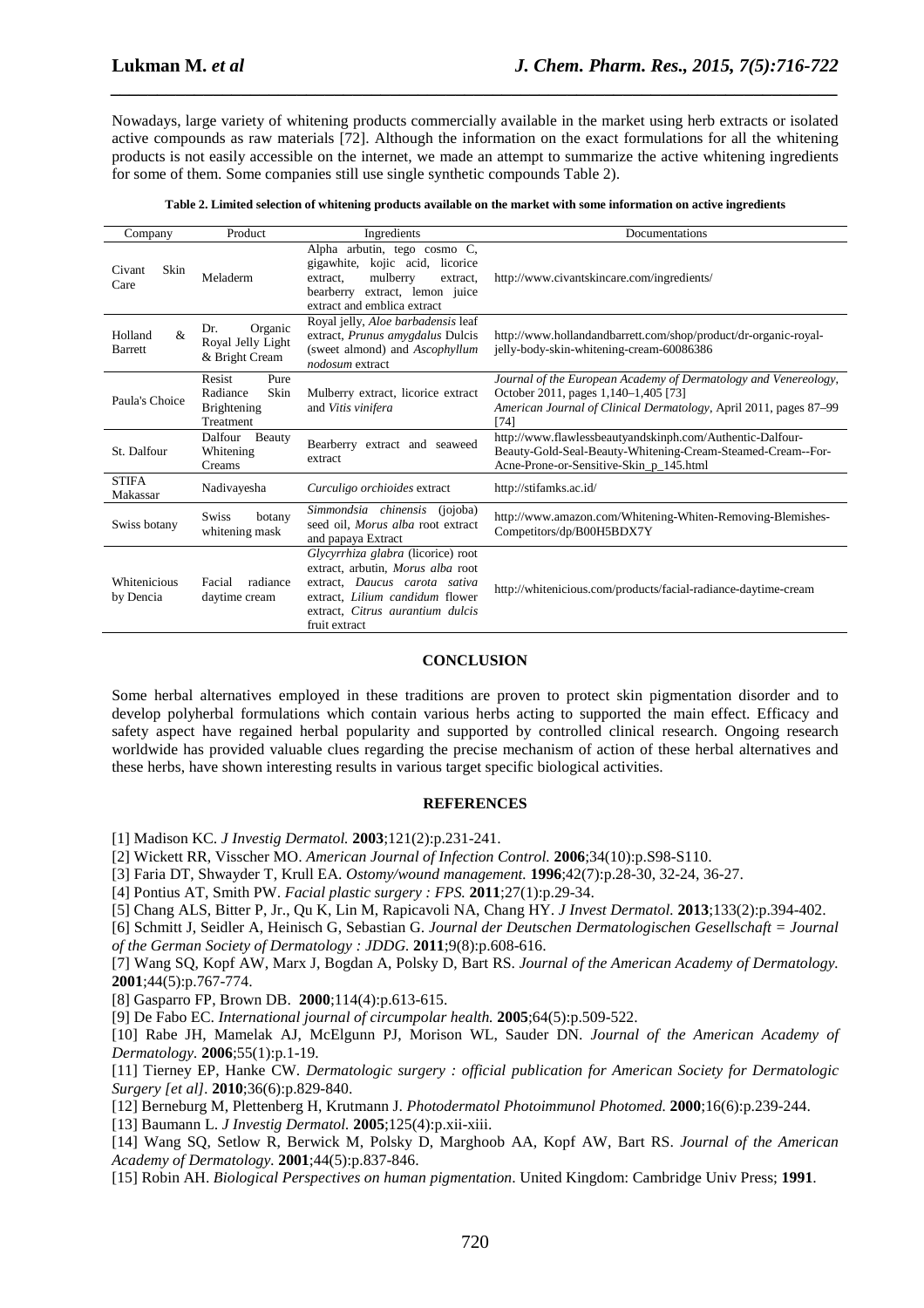[16] Bogh MK, Schmedes AV, Philipsen PA, Thieden E, Wulf HC. *Experimental dermatology.* **2011**;20(1):p.14-18.

*\_\_\_\_\_\_\_\_\_\_\_\_\_\_\_\_\_\_\_\_\_\_\_\_\_\_\_\_\_\_\_\_\_\_\_\_\_\_\_\_\_\_\_\_\_\_\_\_\_\_\_\_\_\_\_\_\_\_\_\_\_\_\_\_\_\_\_\_\_\_\_\_\_\_\_\_\_\_*

- [17] Brenner M, Hearing VJ. *Photochemistry and photobiology.* **2008**;84(3):p.539-549.
- [18] Sherratt MJ, Bayley CP, Reilly SM, Gibbs NK, Griffiths CE, Watson RE. *The Journal of pathology.* **2010**;222(1):p.32-40.
- [19] Starcher B, Pierce R, Hinek A. **1999**;112(4):p.450-455.
- [20] Quan T, He T, Kang S, Voorhees JJ, Fisher GJ. *The American journal of pathology.* **2004**;165(3):p.741-751.
- [21] Ibbotson SH, Moran MN, Nash JF, Kochevar IE. **1999**;112(6):p.933-938.
- [22] Costin G-E, Hearing VJ. *The FASEB Journal.* **2007**;21(4):p.976-994.
- [23] Takeuchi S, Zhang W, Wakamatsu K, Ito S, Hearing VJ, Kraemer KH, Brash DE. *Proceedings of the National Academy of Sciences of the United States of America.* **2004**;101(42):p.15076-15081.
- [24] Meredith P, Riesz J. *Photochemistry and Photobiology.* **2004**;79(2):p.211-216.
- [25] Tief K, Hahne M, Schmidt A, Beermann F. *European Journal of Biochemistry.* **1996**;241(1):p.12-16.
- [26] Farishian RA, Writtaker JH. *J Investig Dermatol.* **1980**;74(2):p.85-89.
- [27] Yamaguchi Y, Hearing VJ, Maeda A, Morita A. *J Invest Dermatol.* **2010**;130(3):p.645-647.
- [28] Chang TS. *International Journal of Molecular Sciences.* **2009**;10(6):p.2440-2475.
- [29] Smit N, Vicanova J, Pavel S. *International Journal of Molecular Sciences.* **2009**;10(12):p.5326-5349.
- [30] Cooksey CJ, Garratt PJ, Land EJ, Ramsden CA, Riley PA. *Biochem J.* **1998**;333( ):p.685-691.
- [31] Datta HS, Paramesh R. *Journal of Ayurveda and Integrative Medicine.* **2010**;1(2):p.110-113.
- [32] Petrovska BB. *Pharmacognosy Reviews.* **2012**;6(11):p.1-5.
- [33] Khan MT, Khan SB, Ather A. *Bioorganic & medicinal chemistry.* **2006**;14(4):p.938-943.
- [34] Kubo I, Kinst-Hori I, Yokokawa Y. *J Nat Prod.* **1994**;57(4):p.545-551.
- [35] Issa RA, Afifi FU, Amro BI. *International journal of cosmetic science.* **2008**;30(4):p.271-276.
- [36] Likhitwitayawuid K, Sritularak B, De-Eknamkul W. *Planta medica.* **2000**;66(3):p.275-2777.
- [37] Zheng ZP, Chen S, Wang S, Wang XC, Cheng KW, Wu JJ, Yang D, Wang M. *J Agric Food Chem.* **2009**;57(15):p.6649-6655.
- [38] Zheng ZP, Cheng KW, To JT, Li H, Wang M. *Molecular nutrition & food research.* **2008**;52(12):p.1530-1538.
- [39] Shimizu K, Kondo R, Sakai K. *Planta medica.* **2000**;66(1):p.11-15.
- [40] Baek YS, Ryu YB, Curtis-Long MJ, Ha TJ, Rengasamy R, Yang MS, Park KH. *Bioorganic & medicinal chemistry.* **2009**;17(1):p.35-41.
- [41] Kubo I, Yokokawa Y, Kinst-Hori I. *J Nat Prod.* **1995**;58(5):p.739-743.
- [42] Khan BA, Akhtar N, Hussain I, Abbas KA, Rasul A. *Advances in Dermatology and Allergology/Postepy Dermatologii I Alergologii.* **2013**;30(4):p.226-232.
- [43] Özer Ö, Mutlu B, Kıvc¸ak B. *Pharmaceutical Biology.* **2007**;45(6):p.519-524.
- [44] Baurin N, Arnoult E, Scior T, Do QT, Bernard P. *J Ethnopharmacol.* **2002**;82(2-3):p.155-158.
- [45] Kang HS, Kim HR, Byun DS, Son BW, Nam TJ, Choi JS. *Archives of pharmacal research.* **2004**;27(12):p.1226-1232.
- [46] Wang BS, Juang LJ, Yang JJ, Chen LY, Tai HM, Huang MH. *Evidence-Based Complementary and Alternative Medicine.* **2012**;2012( ):p.1-7.
- [47] Okunji C, Komarnytsky S, Fear G, Poulev A, Ribnicky DM, Awachie PI, Ito Y, Raskin I. *Journal of Chromatography A.* **2007**;1151(1–2):p.45-50.
- [48] Fu B, Li H, Wang X, Lee FS, Cui S. *J Agric Food Chem.* **2005**;53(19):p.7408-7414.
- [49] Behera BC, Adawadkar B, Makhija U. *Journal of herbal pharmacotherapy.* **2006**;6(1):p.55-69.
- [50] Magid AA, Voutquenne-Nazabadioko L, Bontemps G, Litaudon M, Lavaud C. *Planta medica.* **2008**;74(1):p.55-60.
- [51] Chen Y-S, Liou H-C, Chan C-F. *The Scientific World Journal.* **2013**;20135.
- [52] Karioti A, Protopappa A, Megoulas N, Skaltsa H. *Bioorganic & medicinal chemistry.* **2007**;15(7):p.2708-2714.
- [53] Kamkaen N, Mulsri N, Treesak C. *Thai Pharm Health Sci J.* **2007**;2(1):p.15-19.
- [54] Chang LW, Juang LJ, Wang BS, Wang MY, Tai HM, Hung WJ, Chen YJ, Huang MH. *Food and chemical toxicology : an international journal published for the British Industrial Biological Research Association.* **2011**;49(4):p.785-790.
- [55] Khuansiri W, Nualkaew N. *Planta medica.* **2012**;78(11):p.PI200.
- [56] Narayanaswamy N, Duraisamy A. *International Journal of Pharma and Bio Sciences.* **2011**;2(1):p.B294-B303.
- [57] Ding HY, Lin HC, Chang TS. *Journal of cosmetic science.* **2009**;60(3):p.347-352.
- [58] Nadri MH, Salim Y, Basar N, Yahya A, Zulkifli RM. *African Journal of Traditional, Complementary, and Alternative Medicines.* **2014**;11(3):p.107-111.
- [59] Kang HS, Choi JH, Cho WK, Park JC, Choi JS. *Archives of pharmacal research.* **2004**;27(7):p.742-750.
- [60] Lee HS. *J Agric Food Chem.* **2002**;50(6):p.1400-1403.
- [61] Macrini DJ, Suffredini IB, Varella AD, Younes RN, Ohara MT. *Brazillian J of Phar Scie.* **2009**;45(2):p.715- 721.